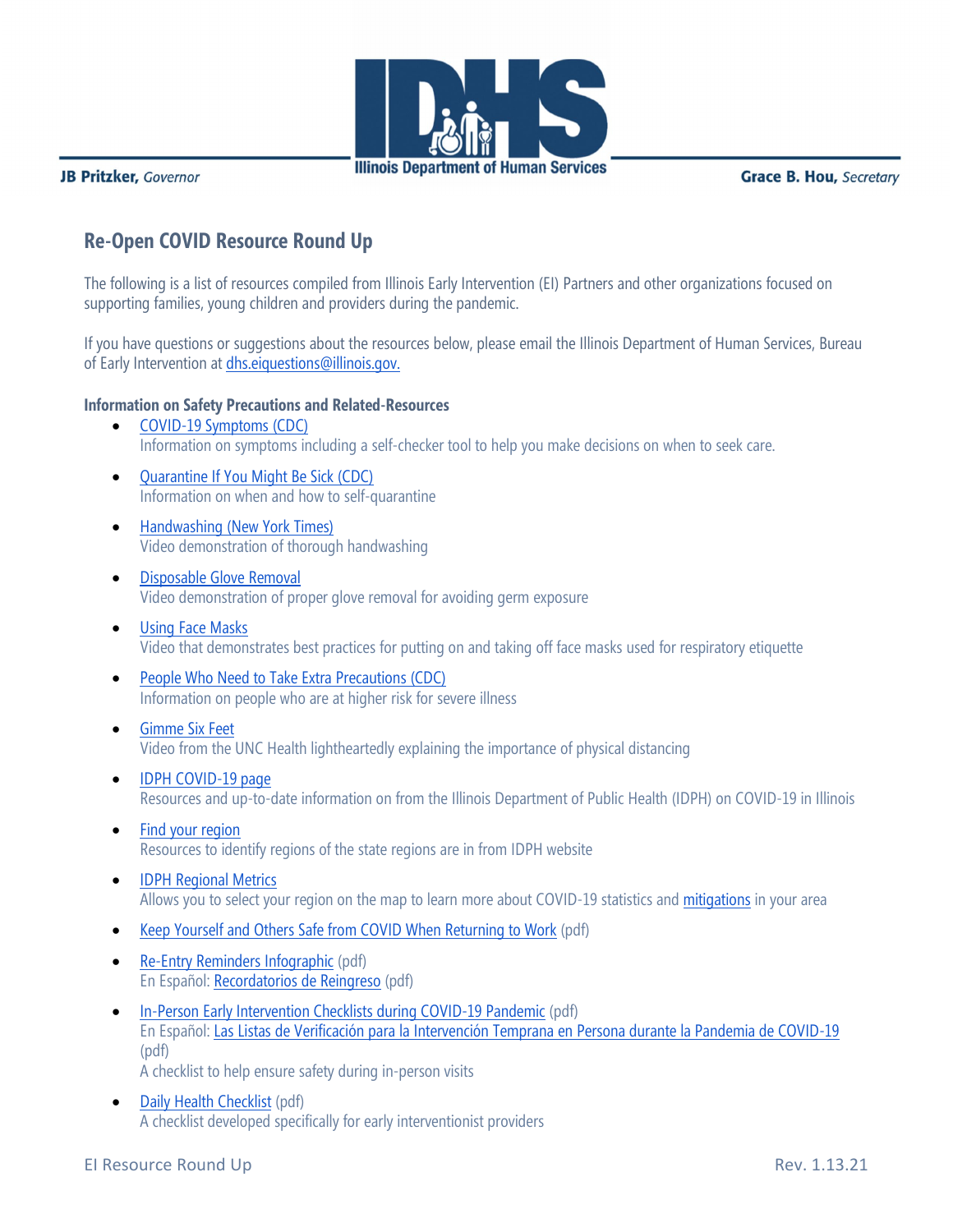#### **Information for Families**

- [Ways to Implement EI During COVID](https://eiclearinghouse.org/einotes/telehealth-implement/)
- [Family Update on EI During COVID](https://eiclearinghouse.org/everyday/family-update-covid-19/) (blog)

### **Specific-Information on Returning to EI In-Person Services**

- [Having Safe In-Person Early Intervention Visits](https://eiclearinghouse.org/einotes/safe-visits/) Information specifically written for families on tips to ensure safety while having EI providers in the homes.
- [Frequently Asked Questions About Resuming In-Person EI Services for Families](https://eiclearinghouse.org/everyday/faq-inperson-visits/) Answers to questions asked specifically by families enrolled the EI Program
- [In-Person Early Intervention Checklists during COVID-19 Pandemic](https://eitp.education.illinois.edu/Files/COVID19/ReEntryChecklists.pdf) (pdf) En Español: [Las Listas de Verificación para la Intervención Temprana en Persona](https://eitp.education.illinois.edu/Files/COVID19/ReEntryChecklistsSPAN.pdf) durante la Pandemia de COVID-19 (pdf)

#### **Specific-Information on Teletherapy/Live Video Visits**

- [Introduction to Early Intervention Live Video Visits \(LVV\) FAQ](https://eiclearinghouse.org/einotes/telehealth-intro/)
- [Technology for Live Video Visits \(LVV\)](https://eiclearinghouse.org/einotes/telehealth-technology/)
- [A Description of Live Video Visits \(LVV\)](https://eiclearinghouse.org/einotes/telehealth-description/)
- [Joint Planning Document](https://blogs.illinois.edu/files/6150/807741/170327.pdf) for Preparation [for Live Video EI Visits](https://blogs.illinois.edu/files/6150/807741/170327.pdf) (pdf)
- [Family Technology Checklist](https://blogs.illinois.edu/files/6150/807741/170536.pdf) [for Live Video](https://blogs.illinois.edu/files/6150/807741/170536.pdf) El Visits (pdf)
- Frequently Asked Questions about Live Video Visits (i.e., teletherapy) for families of children receiving early [intervention \(EI\) during COVID-19](https://www2.illinois.gov/sites/OECD/Documents/EI%20FAQs%20for%20Families%20about%20Live%20Video%20Visits.pdf)
- [Ways to Greet Young Children \(NCPMI\)](https://challengingbehavior.cbcs.usf.edu/docs/Greeting-Board_EN-SP.pdf) (pdf) Easy ways to greet children while practicing social distancing
- [Tips for Video Chatting with Young Children](https://www.naeyc.org/our-work/families/tips-video-chatting-young-children) from NAEYC
- [Tips for Families on Tele-Intervention](http://fgrbi.com/wp-content/uploads/2020/04/Early-Intervention-Tele-Intervention-Tips-for-Families-4-3-20.pdf) (aka LVV)
- [Preparing for the Visit Checklist](https://ecpcta.org/wp-content/uploads/sites/2810/2020/03/Tips-for-Families-Remote-Home-Visit-Flyer-pg2.pdf) (English) (En Español) [Recibiendo Servicios de Intervención Temprana a través del Celular, Tableta o Computadora](https://ecpcta.org/wp-content/uploads/sites/2810/2020/03/Spanish-TipsforFamiliesFlyerSPApg2.pdf)
- [A Family's Story: Virtual Home Visits with Zander's Family](https://ectacenter.org/topics/disaster/ti-service.asp#familyprep) If you're interested in learning how to make the most of your provider's expertise during and in between virtual visits, listen to five-month-old Zander's family story.
- [A Family's Story: Virtual Home Visits with Grayson's Family](https://ectacenter.org/topics/disaster/ti-service.asp#familyprep) If you're anxious about how virtual visits will work for your family, listen to 18-month-old Grayson's family story.
- [A Co-Visit with Bowen's Family](http://fgrbi.com/mobile-coaching/)
- [A Family's Story: Virtual Home Visits with Ares' Family](https://ectacenter.org/topics/disaster/ti-service.asp#familyprep) If you're new to EI/EC and want to understand how virtual visits work, listen to nine-month-old Ares' family story.
- [A Family's Story: Virtual Home Visits with Liam's Family](https://ectacenter.org/topics/disaster/ti-service.asp#familyprep) If you're familiar with in-person home visits, but unsure of the benefits of virtual visits listen to young Liam's family story. En Español (with English subtitles)
- [A Family's Story: Virtual Home Visits with Sam's Family](https://ectacenter.org/topics/disaster/ti-service.asp#familyprep) If you're wondering what benefits a provider can bring to your child and family through virtual visits, listen to twoyear-old Sam's family story.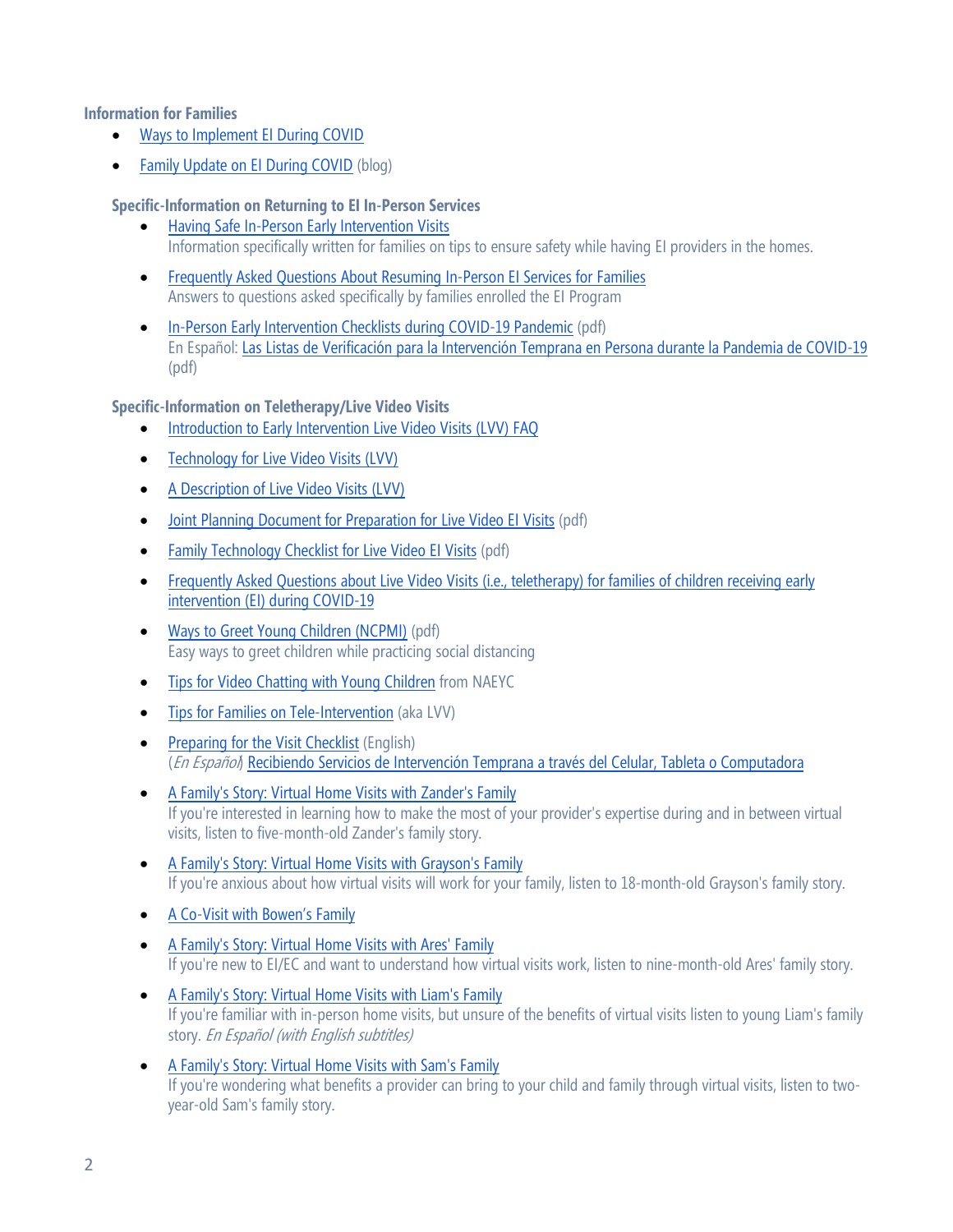### **Information for Early Intervention Providers and Stakeholders**

### **Specific-Information on Returning to In-Person Services**

- [Early Intervention Updated Guidance for Limited In-Person Services -](http://www.wiu.edu/coehs/provider_connections/pdf/Early%20Intervention%20Updated%20Guidance%20for%20Limited%20In%20Person%20Services%20120920.pdf) 12/09/20 (pdf) Updated Guidance from the IDHS EI Program regarding policy/procedures for Early Intervention Providers
- [Revised Early Intervention \(EI\) Plan for Resuming In-Person \(Face-to-Face\) in Phase 4 of the Restore Illinois Plan –](http://www.wiu.edu/coehs/provider_connections/pdf/20200917%20Revised%20EI%20Plan%20for%20Resuming%20In-Person%20Services-%20Final.pdf) [09/17/20](http://www.wiu.edu/coehs/provider_connections/pdf/20200917%20Revised%20EI%20Plan%20for%20Resuming%20In-Person%20Services-%20Final.pdf)
	- Updated Guidance from the IDHS EI Program regarding policy/procedures for Early Intervention Providers
- [Guidance for Medical/Clinic Based Services Requiring Face-to-Face –](http://www.wiu.edu/coehs/provider_connections/pdf/MedicalClinicFaceToFace%20Guidance-060820%20Final.pdf) N06/08/20 (pdf) Information for Early Intervention Services that require in-person service delivery

### **Specific-Information on Live Video Visits**

- [Early Intervention Announcement Evaluations through Live Video Visits –](http://www.wiu.edu/coehs/provider_connections/pdf/Announcement%20of%20Evals%20through%20LVV%20-%2005-26-20.pdf) 05/26/20 (pdf) Information on providing Early Intervention Evaluations/Assessments through Live Video Visits
- [Using Live Video Visits in EI \(During COVID-19\)](http://www.cvent.com/d/0nqr11) An online training
- [Tips for Aligning IL EI Principles to Telehealth](https://blogs.illinois.edu/files/6150/807741/171255.pdf) (pdf)
- [Partnering with Families during Live Video Visits \(Telehealth\)](https://eitp.education.illinois.edu/Files/COVID19/LVVtips.pdf) (pdf)
- [Preparing for Telehealth Checklist: Are you ready to deliver services in a live video format \(i.e. telehealth\)?](https://blogs.illinois.edu/files/6150/807741/171257.pdf) A checklist for providers
- [Joint Planning Document](https://blogs.illinois.edu/files/6150/807741/170327.pdf) [for Preparation for Live Video EI Visits](https://blogs.illinois.edu/files/6150/807741/170327.pdf) (pdf)
- [Partnering with Families during Live Video Visits \(Telehealth\)](https://eitp.education.illinois.edu/Files/COVID19/LVVtips.pdf) (pdf)
- [Professional Technology Checklist](https://blogs.illinois.edu/files/6150/807741/170537.pdf) [for Live Video EI Visits](https://blogs.illinois.edu/files/6150/807741/170537.pdf) (pdf)

### **Information for Early Intervention Service Coordinators**

- Family Informed Decisions [Service Coordinator Talking Points](https://eitp.education.illinois.edu/Files/COVID19/SCTalkingPts.pdf) (pdf)
- [Joint Planning Document](https://blogs.illinois.edu/files/6150/807741/170327.pdf) [for Preparation for Live Video EI Visits](https://blogs.illinois.edu/files/6150/807741/170327.pdf) (pdf)
- [Routines Based Interview \(RBI\) Key Steps during Telehealth](https://eitp.education.illinois.edu/Files/COVID19/RBItelehealth.pdf) (pdf)
- [RBI Reminders for Telehealth](https://eitp.education.illinois.edu/Files/COVID19/RBIreminders.pdf) (pdf) Early Interventionists Videos - IL (in development)
- [Partnering with Families during Live Video Visits \(Telehealth\)](https://eitp.education.illinois.edu/Files/COVID19/LVVtips.pdf) (pdf)

# **Information Regarding Transition from Part C to Part B Services**

• [Illinois State Board of Education/Illinois Department of Human Services Joint Guidance on Transition During COVID-19](http://www.wiu.edu/coehs/provider_connections/pdf/EI%20to%20ECSE%20Transition%20COVID%2010-9.pdf)  – [10/09/20](http://www.wiu.edu/coehs/provider_connections/pdf/EI%20to%20ECSE%20Transition%20COVID%2010-9.pdf) (pdf)

A joint document from the Illinois State Board of Education and Illinois Department of Human Services explaining transitioning from the Early Intervention Program (ages birth to three) to the Early Childhood Program (ages three to five)

# **General Information on Telehealth/Telepractice**

- [Resources on Telehealth from FIPP](https://www.assurethefuture.org/tele-intervention.html)
- [Ways to Greet Young Children \(NCPMI\)](https://challengingbehavior.cbcs.usf.edu/docs/Greeting-Board_EN-SP.pdf) (pdf) Easy ways to greet children while practicing social distancing
- [Telepractice Resources During COVID-19](https://www.asha.org/About/Telepractice-Resources-During-COVID-19/) (ASHA)